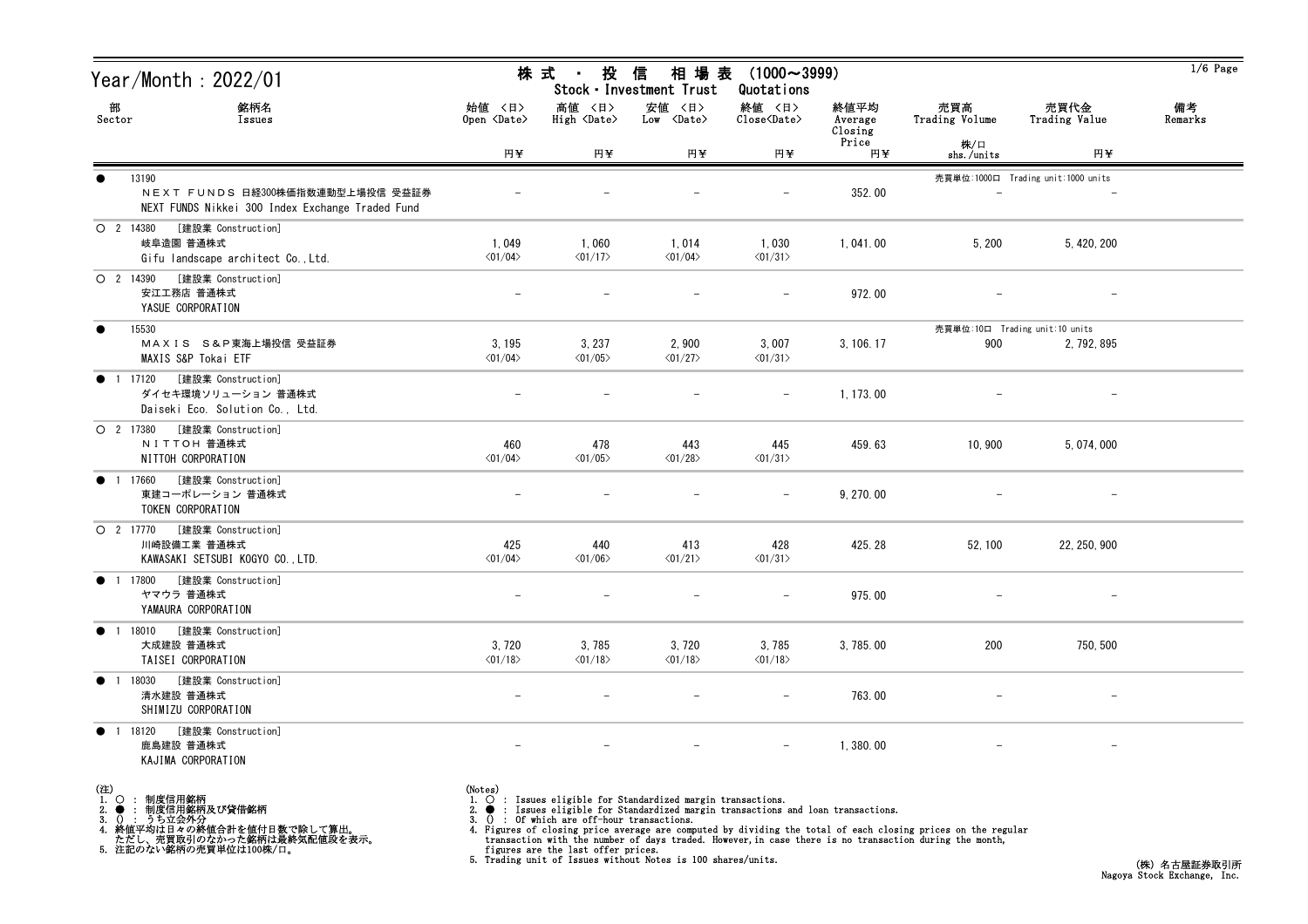| Year/Month : 2022/01                                                               |                                   | 株 式<br>投<br>信<br>相 場 表<br>$(1000 \sim 3999)$<br>$\sim$<br>Stock · Investment Trust<br>Quotations |                                                                                                                                                 |                                                                   |                            |                          |                                |               |  |
|------------------------------------------------------------------------------------|-----------------------------------|--------------------------------------------------------------------------------------------------|-------------------------------------------------------------------------------------------------------------------------------------------------|-------------------------------------------------------------------|----------------------------|--------------------------|--------------------------------|---------------|--|
| 部<br>銘柄名<br>Sector<br>Issues                                                       | 始值 〈日〉<br>Open <date></date>      | 高値 〈日〉<br>High <date></date>                                                                     | 安値 〈日〉<br>$Low \times Date$                                                                                                                     | 終値 〈日〉<br>$\overline{\text{Close}}$ $\langle \text{Date} \rangle$ | 終値平均<br>Average<br>Closing | 売買高<br>Trading Volume    | 売買代金<br>Trading Value          | 備考<br>Remarks |  |
|                                                                                    | 円半                                | 円半                                                                                               | 円半                                                                                                                                              | 円半                                                                | Price<br>円半                | 株/口<br>shs./units        | 円半                             |               |  |
| [建設業 Construction]<br><b>2</b> 18690<br>名工建設 普通株式<br>MEIKO CONSTRUCTION CO., LTD.  | 1, 197<br>$\langle 01/05 \rangle$ | 1, 225<br>$\langle 01/31 \rangle$                                                                | 1, 185<br>$\langle 01/24 \rangle$                                                                                                               | 1,225<br>$\langle 01/31 \rangle$                                  | 1, 198. 21                 | 25, 500                  | 30, 764, 500                   |               |  |
| [建設業 Construction]<br>● 1 18700<br>矢作建設工業 普通株式<br>YAHAGI CONSTRUCTION CO., LTD.    |                                   |                                                                                                  | $\overline{\phantom{0}}$                                                                                                                        | $-$                                                               | 763.00                     |                          | $\overline{\phantom{a}}$       |               |  |
| [建設業 Construction]<br>● 1 18780<br>大東建託 普通株式<br>DAITO TRUST CONSTRUCTION CO., LTD. |                                   |                                                                                                  |                                                                                                                                                 |                                                                   | 13, 100.00                 |                          |                                |               |  |
| [建設業 Construction]<br><b>2</b> 18920<br>徳倉建設 普通株式<br>Tokura Construction Co., Ltd. | 3,570<br>$\langle 01/11 \rangle$  | 3,610<br>$\langle 01/19 \rangle$                                                                 | 3,530<br>$\langle 01/27 \rangle$                                                                                                                | 3,545<br>$\langle 01/31 \rangle$                                  | 3, 554. 38                 | 24, 100<br>(20, 000)     | 83, 488, 500<br>(68, 910, 000) |               |  |
| ● 1 18930 [建設業 Construction]<br>五洋建設 普通株式<br>PENTA-OCEAN CONSTRUCTION CO., LTD.    | 662<br>$\langle 01/18 \rangle$    | 662<br>$\langle 01/18 \rangle$                                                                   | 660<br>$\langle 01/18 \rangle$                                                                                                                  | 660<br>$\langle 01/18 \rangle$                                    | 660.00                     | 400                      | 264, 400                       |               |  |
| ● 1 19280 [建設業 Construction]<br>積水ハウス 普通株式<br>Sekisui House, Ltd.                  | 2,375<br>$\langle 01/27 \rangle$  | 2,375<br>$\langle 01/27 \rangle$                                                                 | 2,375<br>$\langle 01/27 \rangle$                                                                                                                | 2,375<br>$\langle 01/27 \rangle$                                  | 2, 375.00                  | 1,100                    | 2, 612, 500                    |               |  |
| [建設業 Construction]<br><b>1</b> 19460<br>トーエネック 普通株式<br>TOENEC CORPORATION          | $\qquad \qquad -$                 |                                                                                                  |                                                                                                                                                 | $\overline{\phantom{m}}$                                          | 3, 175.00                  |                          | $\qquad \qquad -$              |               |  |
| [食料品 Foods]<br>● 1 20530<br>中部飼料 普通株式<br>CHUBU SHIRYO CO., LTD.                    |                                   |                                                                                                  |                                                                                                                                                 |                                                                   | 1,017.00                   |                          |                                |               |  |
| ● 1 21390 [サービス業 Services]<br>中広 普通株式<br>CHUCO CO., LTD.                           |                                   |                                                                                                  |                                                                                                                                                 | $\overline{\phantom{m}}$                                          | 386.00                     | $\overline{\phantom{m}}$ | $\overline{\phantom{a}}$       |               |  |
| [サービス業 Services]<br>1 21690<br>$\bullet$<br>CDS 普通株式<br>CDS Co., Ltd.              |                                   |                                                                                                  |                                                                                                                                                 |                                                                   | 1,590.00                   |                          |                                |               |  |
| [サービス業 Services]<br>$O$ 2 21850<br>シイエム・シイ 普通株式<br>CMC CORPORATION                 |                                   |                                                                                                  |                                                                                                                                                 |                                                                   | 1, 232.00                  |                          |                                |               |  |
| [食料品 Foods]<br>● 1 22070<br>名糖産業 普通株式<br>Meito Sangyo Co., Ltd.                    |                                   |                                                                                                  |                                                                                                                                                 |                                                                   | 1,648.00                   |                          |                                |               |  |
| (注)<br>制度信用銘柄<br>1.<br>$\circ$<br><b>制度信用銘柄及び貸借銘柄</b><br>☆会外分                      | (Notes)<br>2.                     | $\cdot$ Of which are off-hour transactions                                                       | 1. O : Issues eligible for Standardized margin transactions.<br>• : Issues eligible for Standardized margin transactions and loan transactions. |                                                                   |                            |                          |                                |               |  |

3. () : うち立会外分 4. 終値平均は日々の終値合計を値付日数で除して算出。 ただし、売買取引のなかった銘柄は最終気配値段を表示。 5. 注記のない銘柄の売買単位は100株/口。

3. () : Of which are off-hour transactions.<br>4. Figures of closing price average are computed by dividing the total of each closing prices on the regular<br>transaction with the number of days traded. However, in case there i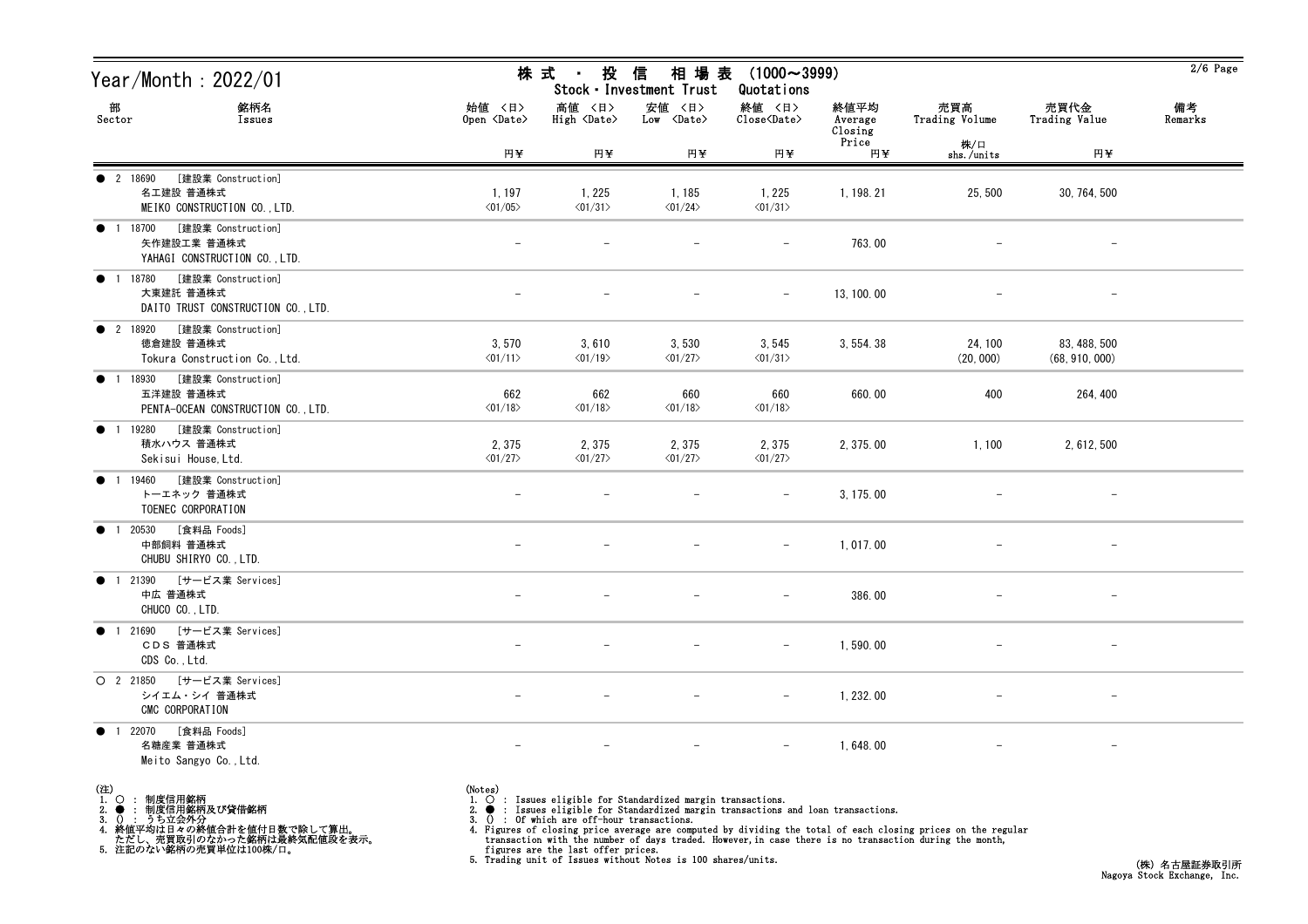| Year/Month : 2022/01                                                                              | 株 式<br>投<br>信<br>相 場 表<br>$(1000 \sim 3999)$<br>Stock · Investment Trust<br>Quotations |                                  |                                  |                                  |                            |                       |                          | $3/6$ Page    |
|---------------------------------------------------------------------------------------------------|----------------------------------------------------------------------------------------|----------------------------------|----------------------------------|----------------------------------|----------------------------|-----------------------|--------------------------|---------------|
| 部<br>銘柄名<br>Sector<br>Issues                                                                      | 始値 〈日〉<br>Open <date></date>                                                           | 高値 〈日〉<br>High <date></date>     | 安値 〈日〉<br>Low <date></date>      | 終値 〈日〉<br>Close <date></date>    | 終値平均<br>Average<br>Closing | 売買高<br>Trading Volume | 売買代金<br>Trading Value    | 備考<br>Remarks |
|                                                                                                   | 円半                                                                                     | 円半                               | 円半                               | 円半                               | Price<br>円半                | 株/口<br>shs./units     | 円半                       |               |
| [食料品 Foods]<br>● 1 22090<br>井村屋グループ 普通株式<br>IMURAYA GROUP CO., LTD.                               |                                                                                        |                                  |                                  | $\overline{\phantom{0}}$         | 2, 224.00                  |                       | $\overline{\phantom{m}}$ |               |
| [食料品 Foods]<br>O 2 22240<br>コモ 普通株式<br>COMO CO., LTD                                              | 2,738<br>$\langle 01/18 \rangle$                                                       | 2,738<br>$\langle 01/18 \rangle$ | 2,738<br>$\langle 01/18 \rangle$ | 2,738<br>$\langle 01/18 \rangle$ | 2, 738.00                  | 100                   | 273, 800                 |               |
| [サービス業 Services]<br>O 1 24240<br>ブラス 普通株式<br>Brass Corporation                                    |                                                                                        |                                  |                                  |                                  | 615.00                     |                       |                          |               |
| [サービス業 Services]<br><b>1</b> 24530<br>ジャパンベストレスキューシステム 普通株式<br>Japan Best Rescue System Co., Ltd. |                                                                                        |                                  |                                  | $\overline{\phantom{0}}$         | 868.00                     |                       |                          |               |
| ● 1 24850 [サービス業 Services]<br>ティア 普通株式<br>TEAR Corporation                                        | 433<br>$\langle 01/19 \rangle$                                                         | 433<br>$\langle 01/19 \rangle$   | 430<br>$\langle 01/27 \rangle$   | 430<br>$\langle 01/27 \rangle$   | 431.50                     | 200                   | 86,300                   |               |
| [食料品 Foods]<br>● 1 25030<br>キリンホールディングス 普通株式<br>Kirin Holdings Company, Limited                   | 1,850<br>$\langle 01/26 \rangle$                                                       | 1,850<br>$\langle 01/26 \rangle$ | 1,850<br>$\langle 01/26 \rangle$ | 1,850<br>$\langle 01/26 \rangle$ | 1,850.00                   | 200                   | 370,000                  |               |
| [食料品 Foods]<br>● 1 25400<br>養命酒製造 普通株式<br>YOMEISHU SEIZO CO., LTD.                                | $\qquad \qquad -$                                                                      |                                  |                                  | $\overline{\phantom{m}}$         | 1,794.00                   |                       | $\overline{\phantom{m}}$ |               |
| [食料品 Foods]<br>O 2 25510<br>マルサンアイ 普通株式<br>MARUSAN-AI CO., LTD.                                   | 3,900<br>$\langle 01/04 \rangle$                                                       | 3,930<br>$\langle 01/24 \rangle$ | 3,830<br>$\langle 01/20 \rangle$ | 3,885<br>$\langle 01/31 \rangle$ | 3, 881. 76                 | 7,100                 | 27, 595, 000             |               |
| 〇 1 26860 [小売業 Retail Trade]<br>ジーフット 普通株式<br>GFOOT CO., LTD.                                     |                                                                                        |                                  |                                  |                                  | 310.00                     |                       | $\overline{\phantom{m}}$ |               |
| ● 1 27220 [小売業 Retail Trade]<br>アイケイ 普通株式<br>I.K Co., Ltd.                                        | 349<br>$\langle 01/28 \rangle$                                                         | 349<br>$\langle 01/28 \rangle$   | 349<br>$\langle 01/28 \rangle$   | 349<br>$\langle 01/28 \rangle$   | 349.00                     | 300                   | 104, 700                 |               |
| [小売業 Retail Trade]<br>● 1 27340<br>サーラコーポレーション 普通株式<br>SALA CORPORATION                           | $\overline{\phantom{0}}$                                                               |                                  |                                  |                                  | 621.00                     |                       | $\overline{\phantom{0}}$ |               |
| [小売業 Retail Trade]<br>$O$ 1 27530<br>あみやき亭 普通株式<br>AMIYAKI TEI CO., LTD                           |                                                                                        |                                  |                                  | $-$                              | 2, 854.00                  |                       |                          |               |

- (注)<br>1. ○<br>2. ●<br>3. ① 1. ○ : 制度信用銘柄
- 

2. ● : 制度信用銘柄及び貸借銘柄<br>3. () : うち立会外分<br>4. 終値平均は日々の終値合計を値付日数で除して算出。<br>ただし、売買取引のなかった銘柄は最終気配値段を表示。<br>5. 注記のない銘柄の売買単位は100株/口。

(Notes)<br>1. ○ : Issues eligible for Standardized margin transactions.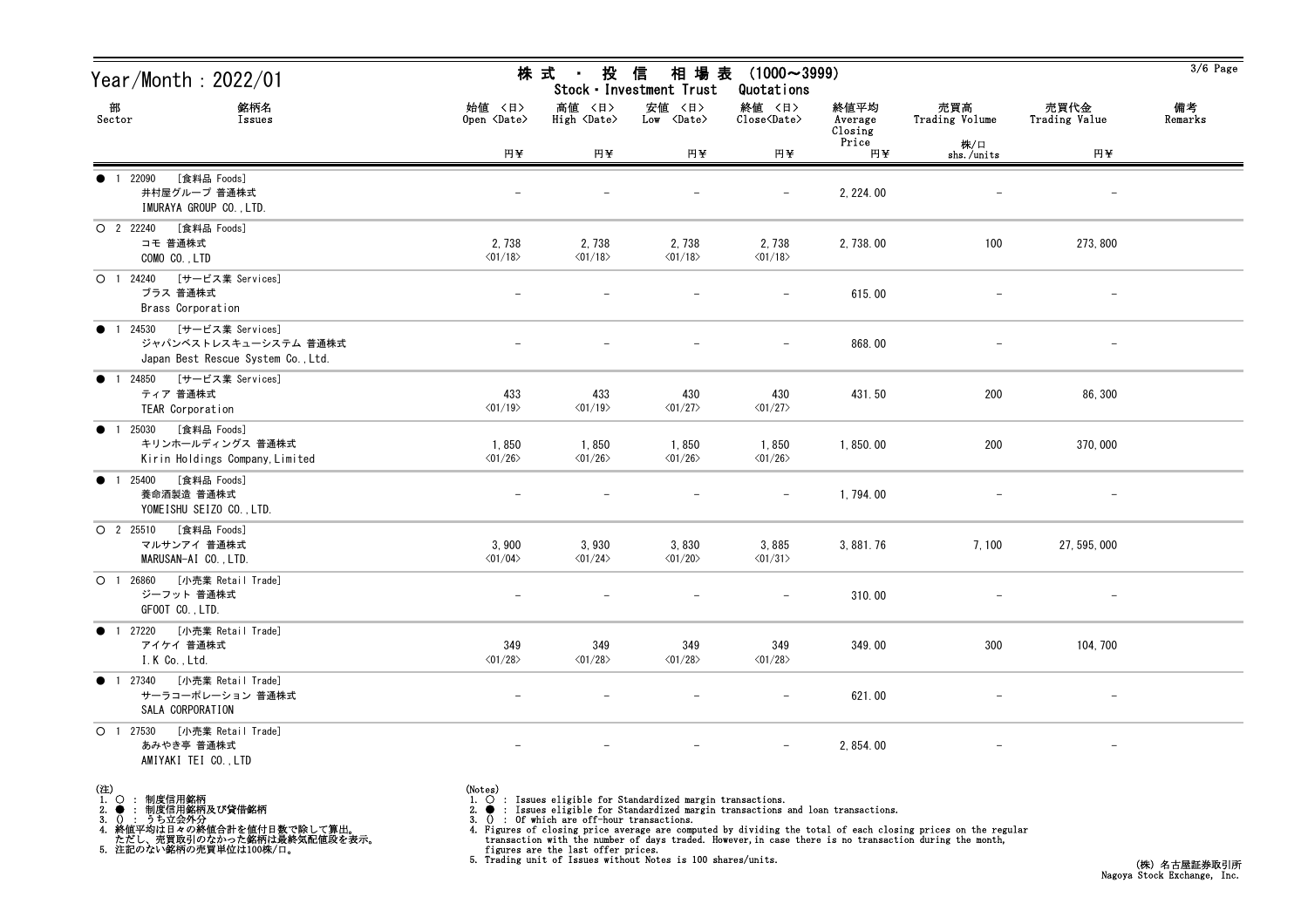| Year/Month: 2022/01                                                                             |                                  | 株 式<br>投<br>相 場 表<br>$(1000 \sim 3999)$<br>信<br>$\blacksquare$<br>Stock · Investment Trust<br>Quotations |                                      |                                  |                            |                       |                             | $4/6$ Page                     |
|-------------------------------------------------------------------------------------------------|----------------------------------|----------------------------------------------------------------------------------------------------------|--------------------------------------|----------------------------------|----------------------------|-----------------------|-----------------------------|--------------------------------|
| 部<br>銘柄名<br>Sector<br>Issues                                                                    | 始値 〈日〉<br>Open <date></date>     | 高値 〈日〉<br>High <date></date>                                                                             | 安値 〈日〉<br>$Low \langle Date \rangle$ | 終値 〈日〉<br>Close <date></date>    | 終値平均<br>Average<br>Closing | 売買高<br>Trading Volume | 売買代金<br>Trading Value       | 備考<br>Remarks                  |
|                                                                                                 | 円半                               | 円半                                                                                                       | 円半                                   | 円半                               | Price<br>円半                | 株/口<br>shs./units     | 円半                          |                                |
| [小売業 Retail Trade]<br>O 2 27780<br>パレモ・ホールディングス 普通株式<br>PALEMO HOLDINGS CO., LTD.               |                                  |                                                                                                          |                                      |                                  | 128.00                     |                       | $\overline{\phantom{m}}$    |                                |
| [小売業 Retail Trade]<br>O 2 27800<br>コメ兵ホールディングス 普通株式<br>Komehyo Holdings Co., Ltd.               |                                  |                                                                                                          |                                      | $\overline{\phantom{m}}$         | 1,409.00                   |                       | $\overline{\phantom{m}}$    |                                |
| [食料品 Foods]<br>$O$ 2 28060<br>ユタカフーズ 普通株式<br>YUTAKA FOODS CORPORATION                           |                                  |                                                                                                          |                                      | $\overline{\phantom{m}}$         | 1,871.00                   |                       |                             |                                |
| [食料品 Foods]<br>28110<br>$\bullet$ 1<br>カゴメ 普通株式<br>KAGOME CO., LTD.                             |                                  |                                                                                                          |                                      | $\overline{\phantom{m}}$         | 2, 982.00                  |                       |                             |                                |
| <b>12</b> 29020<br>[食料品 Foods]<br>太陽化学 普通株式<br>TAIYO KAGAKU CO., LTD.                           | 1,720<br>$\langle 01/04 \rangle$ | 1,764<br>$\langle 01/05 \rangle$                                                                         | 1,690<br>$\langle 01/25 \rangle$     | 1,709<br>$\langle 01/31 \rangle$ | 1, 715. 47                 | 62, 300<br>(100)      | 106, 547, 500<br>(172, 100) |                                |
| [不動産業 Real Estate]<br>O 2 29830<br>アールプランナー 普通株式<br>Arr Planner Co., Ltd.                       |                                  | $\overline{\phantom{0}}$                                                                                 |                                      |                                  | 7, 240.00                  |                       | $\overline{\phantom{m}}$    |                                |
|                                                                                                 |                                  |                                                                                                          |                                      |                                  | 1,675.00                   |                       |                             | - 新株落<br>ex-subscription right |
| 30280<br>[小売業 Retail Trade]<br>$\bullet$<br>アルペン 普通株式<br>Alpen Co., Ltd                         |                                  |                                                                                                          |                                      | $\overline{\phantom{m}}$         | 1,990.00                   |                       |                             |                                |
| $O$ 2 30660<br>[小売業 Retail Trade]<br>JBイレブン 普通株式<br>JB ELEVEN CO., LTD.                         | 687<br>$\langle 01/04 \rangle$   | 712<br>$\langle 01/24 \rangle$                                                                           | 685<br>$\langle 01/04 \rangle$       | 697<br>$\langle 01/31 \rangle$   | 701.00                     | 50,600                | 35, 355, 400                |                                |
| [小売業 Retail Trade]<br>30860<br>$\bullet$<br>J. フロント リテイリング 普通株式<br>J. FRONT RETAILING Co., Ltd. | 1,021<br>$\langle 01/13 \rangle$ | 1,044<br>$\langle 01/17 \rangle$                                                                         | 1,021<br>$\langle 01/13 \rangle$     | 1,044<br>$\langle 01/17 \rangle$ | 1, 032. 50                 | 400                   | 413,000                     |                                |
| O <sub>1</sub><br>[小売業 Retail Trade]<br>30910<br>ブロンコビリー 普通株式<br>BRONCO BILLY Co., LTD.         | $\overline{\phantom{m}}$         | $\qquad \qquad -$                                                                                        |                                      | $\overline{\phantom{m}}$         | 2, 149.00                  | $\qquad \qquad -$     | $-$                         |                                |
| [輸送用機器 Transportation Equipment]<br>• 1 31160<br>トヨタ紡織 普通株式<br>TOYOTA BOSHOKU CORPORATION       | 2,410<br>$\langle 01/07 \rangle$ | 2,410<br>$\langle 01/07 \rangle$                                                                         | 2,339<br>$\langle 01/19 \rangle$     | 2,339<br>$\langle 01/19 \rangle$ | 2, 382.00                  | 400                   | 953, 400                    |                                |

(注)<br>1. ○<br>2. ●<br>3. ① 1. ○ : 制度信用銘柄 2. ● : 制度信用銘柄及び貸借銘柄<br>3. () : うち立会外分<br>4. 終値平均は日々の終値合計を値付日数で除して算出。<br>ただし、売買取引のなかった銘柄は最終気配値段を表示。<br>5. 注記のない銘柄の売買単位は100株/口。

(Notes)<br>1. ○ : Issues eligible for Standardized margin transactions.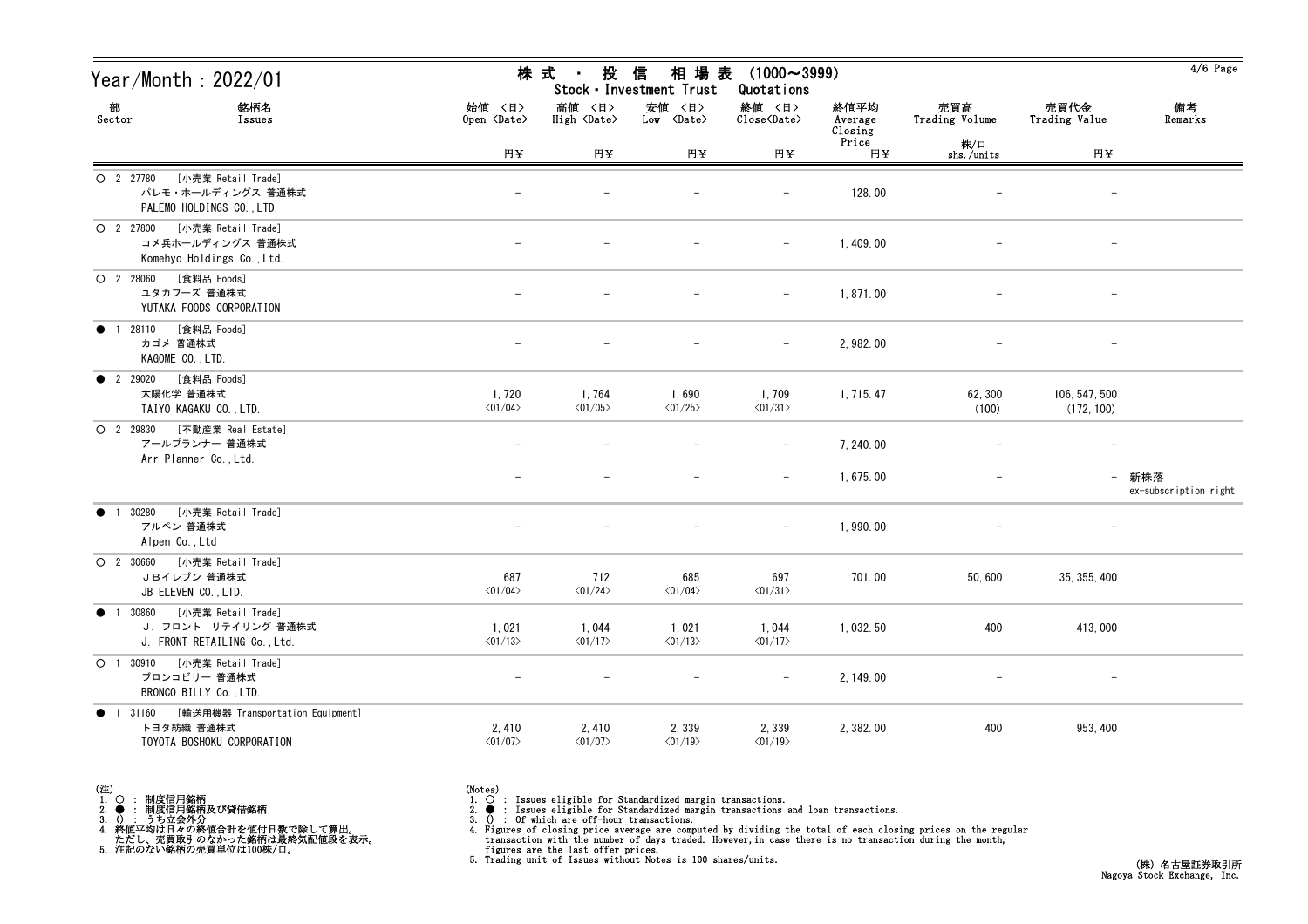| Year/Month : 2022/01                                                                                                                    | 株式<br>投<br>信<br>相場表<br>$(1000 \sim 3999)$<br>Stock · Investment Trust<br>Quotations |                                                                                                                               |                                  |                                  |               |                          |                          | $5/6$ Page |
|-----------------------------------------------------------------------------------------------------------------------------------------|-------------------------------------------------------------------------------------|-------------------------------------------------------------------------------------------------------------------------------|----------------------------------|----------------------------------|---------------|--------------------------|--------------------------|------------|
| 部<br>銘柄名<br>Sector<br>Issues                                                                                                            | 始値 〈日〉<br>Open <date></date>                                                        | 安値 〈日〉<br>終値 〈日〉<br>高値 〈日〉<br>終値平均<br>High <date><br/>Low <date><br/>Close<date><br/>Average<br/>Closing</date></date></date> | 売買高<br>Trading Volume            | 売買代金<br>Trading Value            | 備考<br>Remarks |                          |                          |            |
|                                                                                                                                         | 円半                                                                                  | 円半                                                                                                                            | 円半                               | 円半                               | Price<br>円半   | 株/口<br>shs./units        | 円半                       |            |
| O 2 31840<br>[小売業 Retail Trade]<br>ICDAホールディングス 普通株式<br>International Conglomerate of Distribution for<br>Automobile Holdings Co., Ltd. |                                                                                     |                                                                                                                               |                                  |                                  | 2, 400.00     |                          | $\qquad \qquad -$        |            |
| [小売業 Retail Trade]<br>● 1 31860<br>ネクステージ 普通株式<br>NEXTAGE Co., Ltd.                                                                     | 2,734<br>$\langle 01/11 \rangle$                                                    | 2,878<br>$\langle 01/11 \rangle$                                                                                              | 2,734<br>$\langle 01/11 \rangle$ | 2,824<br>$\langle 01/21 \rangle$ | 2, 834.00     | 5,800                    | 16, 449, 200             |            |
| [繊維製品 Textiles & Apparels]<br>O <sub>1</sub><br>32020<br>ダイトウボウ 普通株式<br>Daitobo Co., Ltd.                                               |                                                                                     |                                                                                                                               |                                  | $\overline{\phantom{m}}$         | 89.00         | $\overline{\phantom{0}}$ | $\overline{\phantom{m}}$ |            |
| [繊維製品 Textiles & Apparels]<br>32050<br>$\bullet$<br>$\overline{1}$<br>ダイドーリミテッド 普通株式<br>DAIDOH LIMITED                                  |                                                                                     |                                                                                                                               |                                  |                                  | 139.00        |                          |                          |            |
| [小売業 Retail Trade]<br>32210<br>$\bullet$ 1<br>ヨシックスホールディングス 普通株式<br>Yossix Holdings Co., Ltd.                                           |                                                                                     |                                                                                                                               |                                  | $\overline{\phantom{m}}$         | 1, 944.00     |                          |                          |            |
| [不動産業 Real Estate]<br>32320<br>$\bullet$ 1<br>三重交通グループホールディングス 普通株式<br>Mie Kotsu Group Holdings, Inc.                                   |                                                                                     |                                                                                                                               |                                  | $\overline{\phantom{a}}$         | 465.00        |                          | $\overline{\phantom{m}}$ |            |
| [不動産業 Real Estate]<br>32520<br>$\bullet$<br>$\overline{1}$<br>地主 普通株式<br>JINUSHI Co., Ltd.                                              |                                                                                     |                                                                                                                               |                                  | $\overline{\phantom{m}}$         | 1,704.00      |                          | $\overline{\phantom{m}}$ |            |
| [卸売業 Wholesale Trade]<br><b>2</b> 33200<br>クロスプラス 普通株式<br>CROSS PLUS INC.                                                               | $\overline{\phantom{0}}$                                                            |                                                                                                                               |                                  | $\overline{\phantom{m}}$         | 681.00        | $\qquad \qquad -$        | $\overline{\phantom{m}}$ |            |
| 33210<br>[卸売業 Wholesale Trade]<br>$\bullet$ 1<br>ミタチ産業 普通株式<br>mitachi co., Itd                                                         |                                                                                     |                                                                                                                               |                                  |                                  | 922.00        |                          | $\overline{\phantom{m}}$ |            |
| [金属製品 Metal Products]<br><b>2</b> 34220<br>丸順 普通株式<br>MARUJUN CO., LTD.                                                                 |                                                                                     |                                                                                                                               |                                  |                                  | 795.00        |                          |                          |            |
| [金属製品 Metal Products]<br>O 2 34390<br>三ツ知 普通株式<br>Mitsuchi Corporation                                                                  |                                                                                     | $\overline{\phantom{0}}$                                                                                                      |                                  | $\overline{\phantom{m}}$         | 1, 109.00     | $\overline{\phantom{m}}$ | $-$                      |            |

| (注) |  |        |                            |
|-----|--|--------|----------------------------|
|     |  | 制度信用銘柄 |                            |
|     |  |        | 制度信用銘柄及び貸借銘柄               |
|     |  | うち立会外分 |                            |
|     |  |        | 終値平均は日々の終値合計を値付日数で除して算出。   |
|     |  |        | ただし、売買取引のなかった銘柄は最終気配値段を表示。 |
|     |  |        | 注記のない銘柄の売買単位は100株/口。       |

(Notes)<br>1. ○ : Issues eligible for Standardized margin transactions.